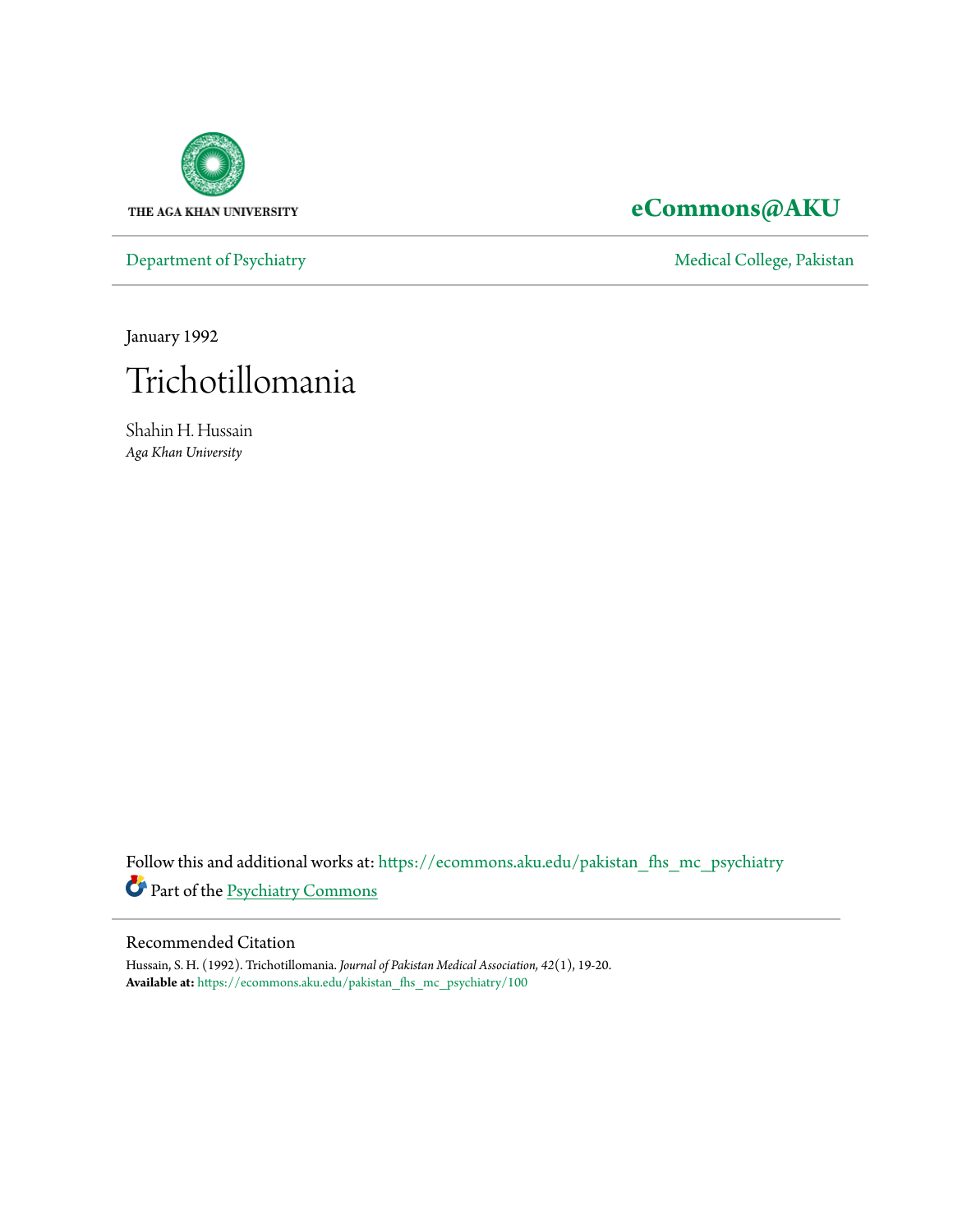# **TRICHOTILLOMANIA**

Pages with reference to book, From 19 To 20 Shahin H. Hussain **(** Department of Psychiatry, Aga Khan Hospital, Karachi. **)** 

#### **INTRODUCTION**

Makranis, inhabiting Makran coast near Karachi are reportedly African in origin. They arrived as slaves in India in 18th and 19th centuries. Some of the treaties prohibiting the slave trade in India are quoted as early as  $1820<sup>1</sup>$ . They belong to lower socio-economic group and are mostly employed as domestic servants or labourers<sup>2</sup>. Inspite of many inter-marriages, they retain some of their original cultural phenomena. Their festivities involve dancing on African drums. They are less sophisticated, rather aggressive by nature, often illiterate but with some religious education at home or in the local mosque. Wife-battering is common and the natives declare that they are as vengeful as camels<sup>2</sup>. Jewellery is regarded as a symbol of femininity and their females start wearing it from a very young age. A woman is considered to be worthless if she is sterile and this often forces the husband to seek for a new wife. Two case reports of trichotillomania in Makrani women are presented.

#### **CASE 1**

#### **Trichotillomania associated with infertility**

A 30 years old housewife was referred by a dermatologist to the psychiatric outpatient department of the Aga Khan University Hospital, with a 6 years history of pulling out scalp hair and symptoms of depressive illness like difficulty in sleeping, feeling run down, poor appetite and loss of interest in daily household chores. The habit of pulling hair from the scalp was preceded by a strange sensation in her head followed by a sense of relief. Initially this occurred when she was upset due to some reasons but later became a regular habit. She got worse after the death of her mother to whom she was very attached. She was the youngest of four sibs and her father died of congestive cardiac failure 10 years back. There was no family history of psychiatric illness. She had a happy childhood and had received only religious education at a local mosque. She got marned 10 years ago to a distant relative who was 20 years her senior. This was an arranged marriage and she was ill-treated, beaten and not provided any financial assistance. The husband did not have a regular job and indulged in dubious activities, at times not returning home for weeks. Even after getting married she had to live with her elder brother and his family who were not very supportive. She had consulted various gynaecologists for her childlessness and as no abnormality was detected in her therefore the doctor had suggested an examination of her husband to which he vehemently refused and accused the patient of being a sick and a useless creature. The examination of her hair which was covered by a big cloth revealed that it was only about 1/2" in length with small areas of bald patches. She appeared tense, dejected and tearful while talking about her husband's behaviour and of her own childless state. She seemed to be engrossed in her illness stating that life seemed like a burden, but had no suicidal thoughts. She admitted to her hair-pulling. She was given supportive psychotherapy alongwith amitriptyline (75 mg/day) and was advised to keep herself busy with household chores. Seen 3 weeks later, she appeared relaxed and reported marked improvement in her distressing symptoms. She also appeared to be well motivated to overcome her hair-pulling problem. The bald patches on her scalp showed small hair follicles growing out. During her third follow-up appointment three weeks after the second one, she appeared normal and was managing to control the urge of pulling her hair. After her third visit she did not show up again. **CASE 2**

#### **Trichotillomania associated with loss of jewellery**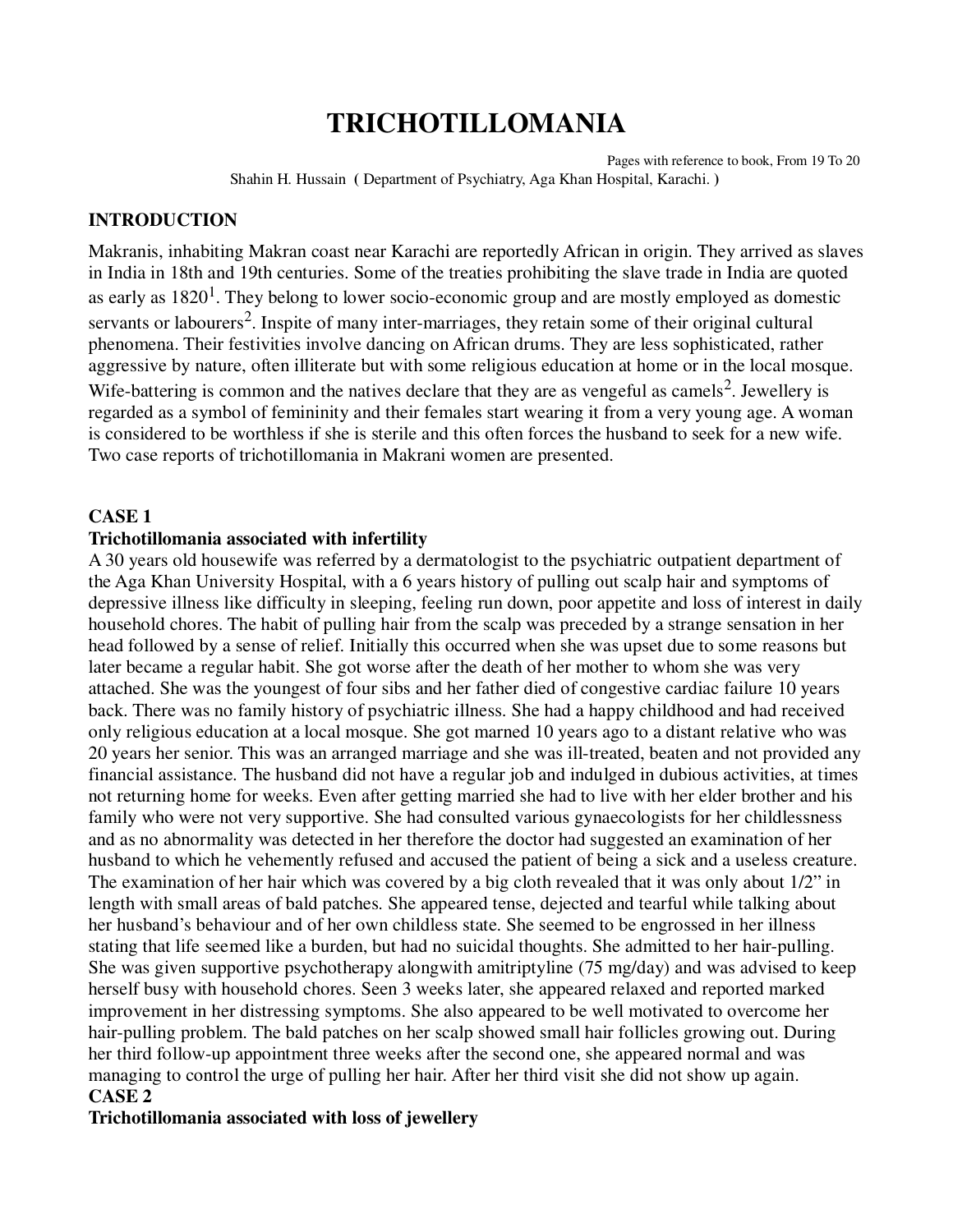A 28 years old housewife from Makran was referred by a dermatologist with a 3 year history of pulling out scalp hair. She was the eldest often siblings and reported congenial family atmosphere with no overt family history of psychiatric illness except for her mother who was described to be possessed by ghosts in the form of developing blisters over her face since the last 10 years which improved on their own without any treatment. She had a happy childhood and had received only religious education at home. She got married at the age of 16 years to a cousin who was five years older and employed as a cook in a restaurant with a meagre pay insufficient for the family of eight people including 6 children. Because of financial difficulties, the husband decided to go to Dubai for better prospects. He required a sum of Rs.24,000 (Rs.26 = 1 US\$) for completing the visa and other formalities to an agent and she was forced to sell her jewellery for arranging this money. Later on the husband did not go abroad and instead gave the money to his mother for loaning it to her younger son who wanted to start a business. This money was never paid back to her which perturbed the patient and she also stopped attending any weddings for not having her jewellery to wear on. She also developed the habit of pulling out her scalp hair though she herself denied about doing so and was noted to be engrossed in her thoughts most of the time. Over the past 3 years her hair-pulling had become so severe that she started getting bald patches among normal hair. Her husband later on bought her some new jewellery worth only Rs.4,000 which she refused to wear. She being very irritable and moody over the last 2 years and the symptoms of feeling low, poor appetite, loss of interest in meeting people and difficulty in sleeping were suggestive of a depressive illness. She had been treated by various faith healers without any improvement, until she saw us. The examination of her scalp showed patchy areas of baldness with untidy short hair not more than one inch long. She also expressed excessive concern regarding her hair problem and loss of jewellery. She was reassured and Mianserin (60 mg/day) was prescribed. On her subsequent visit 4 weeks later, she seemed to have re sponded favourably to treatment and appeared less depressed. There was a decrease in the intensity of hair-pulling. When asked about her jewellery, she appeared content with the efforts of her husband who was trying his best to raise some money in order to buy her some expensive jewellery. She never reported back to the clinic after her second visit.

#### **DISCUSSION**

Both these patients though unrelated came from the same area and cultural background. Though most cases start in adolescence<sup>3,4</sup>. but these females had a slightly late onset. Hair is regarded as a symbol of beauty, strength and femininity in many cultures. The first lady, who could not conceive, was called a useless creature by her husband as, not only in Makran but in most primitive and unsophisticated cultures, the prime function of a female is to produce children; fertility represents femininity. Therefore hair-pulling in this depressed female who felt worthless and deprived of femininity was possibly a symbolic expression of her feelings. Trichotillomania has also been regarded as an expression of giving up of the feminine part of the self<sup>5</sup>.. Long hair and jewellery in some cultures represent femininity and perhaps this might explain the reason for pulling the scalp hair in the second patient who, deprived of her jewellery, felt worthless and de pressed. The hair-pulling is often denied by the patient<sup>4</sup>.. Here the first patient admitted to it but the second one totally denied it. Both these patients failed to keep their subsequent follow-up appointments which could be due to financial or social reasons. Both were clinically depressed. Greenberg and Sarner<sup>6</sup>. reported nine teen patients most of whom had the onset in adolescence and 68% were suffering from depression which were often masked by denial, hypochondriacal ruminations and rationalizations. Majority (84%) of the cases in their series were females. The prognosis of trichotillomania is not known<sup>3</sup>. and appears to be guarded inspite of the fact that many approaches including psychotherapy<sup>7</sup>.. psychoanalysis<sup>5</sup>., behavioural methods<sup>2</sup>. and treatment with chlorpromazine<sup>8</sup>. had been tried. There are encouraging re ports about the use of